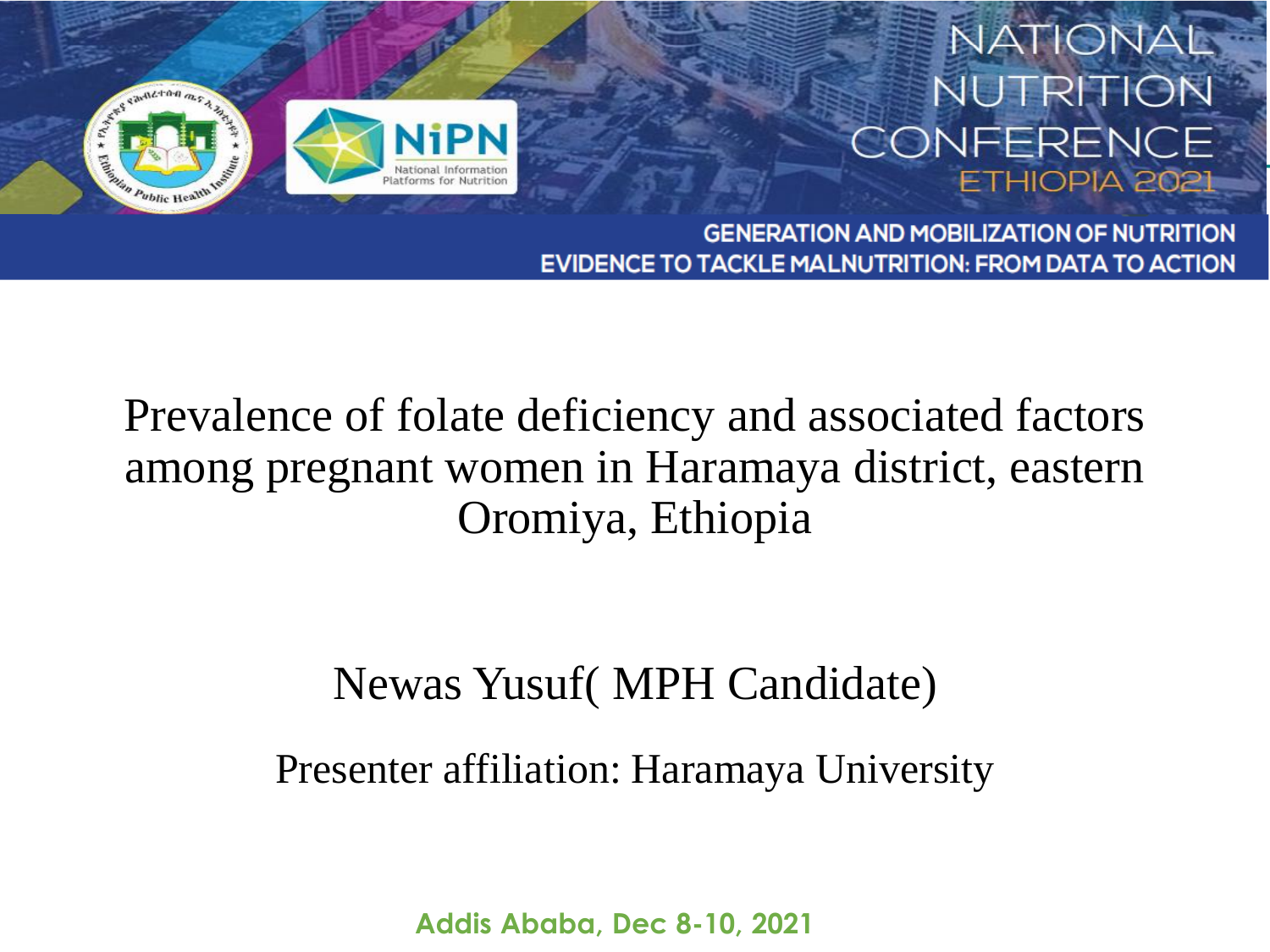# Presentation outline

- Introduction
- Methods and Materials
- Results
- Discussion
- Conclusion and recommendations
- Acknowledgement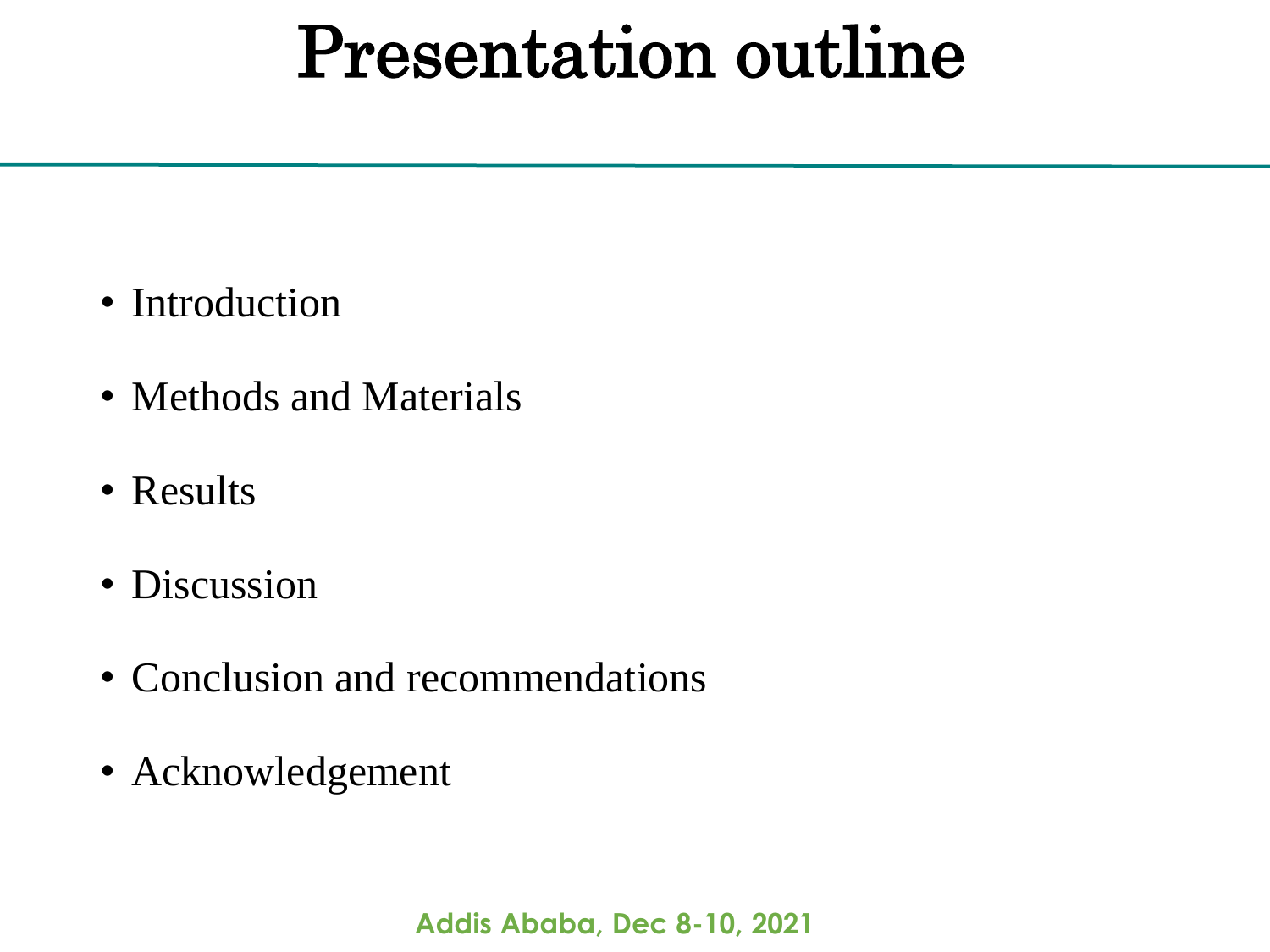- **Folate** is water-soluble compounds in the vitamin B family and occurring : -naturally in food and the synthetic
- Folate co-enzymes mediate two major interrelated metabolic cycles: DNA cycle &methylation cycle
- $\triangleright$  Methionine is the immediate precursor of S-adenosyl methionine, which functions as the universal donor in many transmethylation reactions.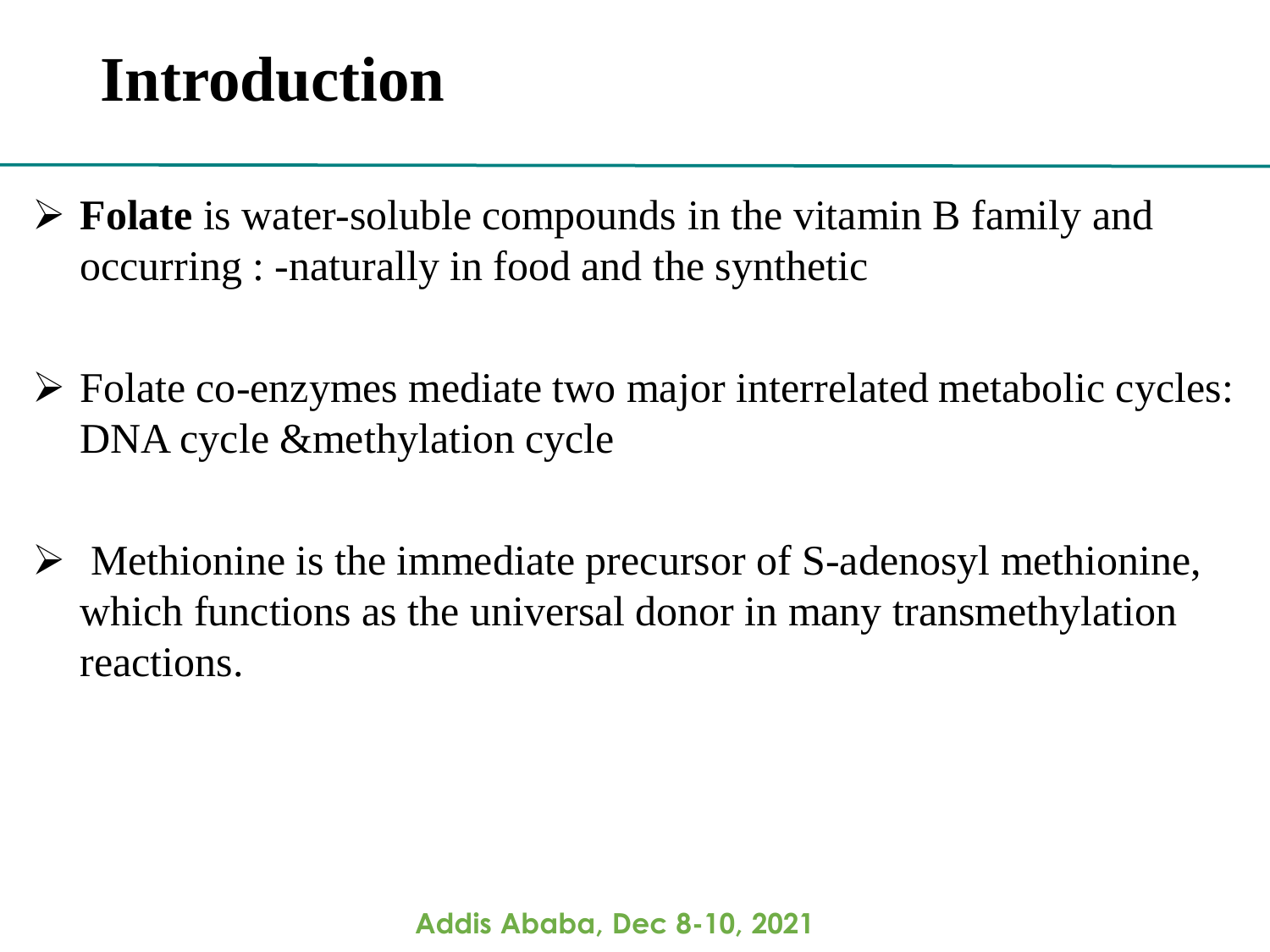- **Consequences of folate deficiency in pregnancy results:**
- Megaloblastic anemia
- NTDs and neural crest disorders
- Fetal growth retardation, low birth weight, preterm delivery & neonatal folate deficiency
- Neural-tube defect (NTD) is the most frequent and the most tragic congenital abnormality of the central nervous system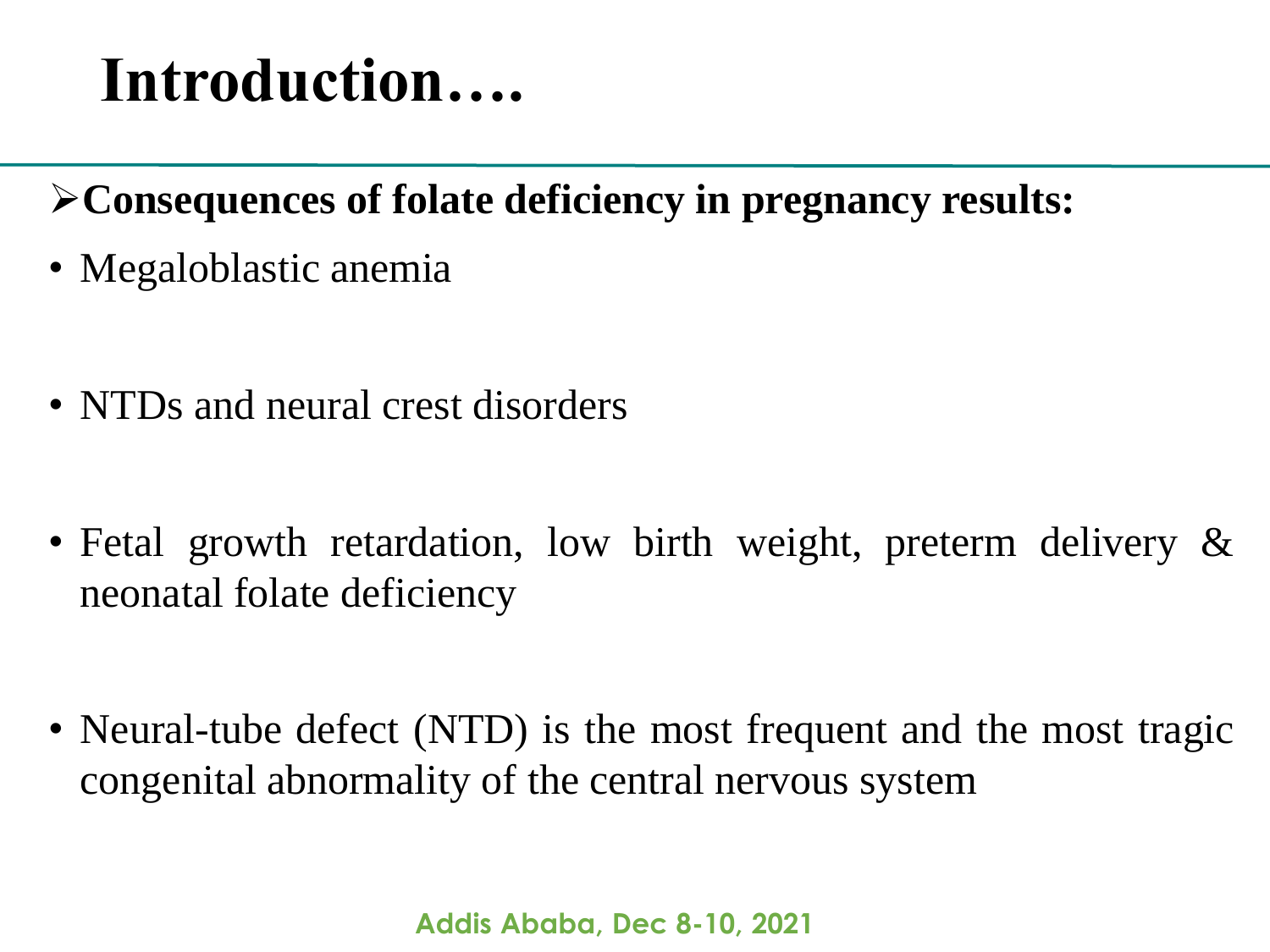### **What was done?**

Globally, there are limited data

The burden of folate deficiency among pregnant women in different African countries is fluctuating.

 $\triangleright$ In Ethiopia, micronutrient deficiency are a public health problem, including folate deficiency.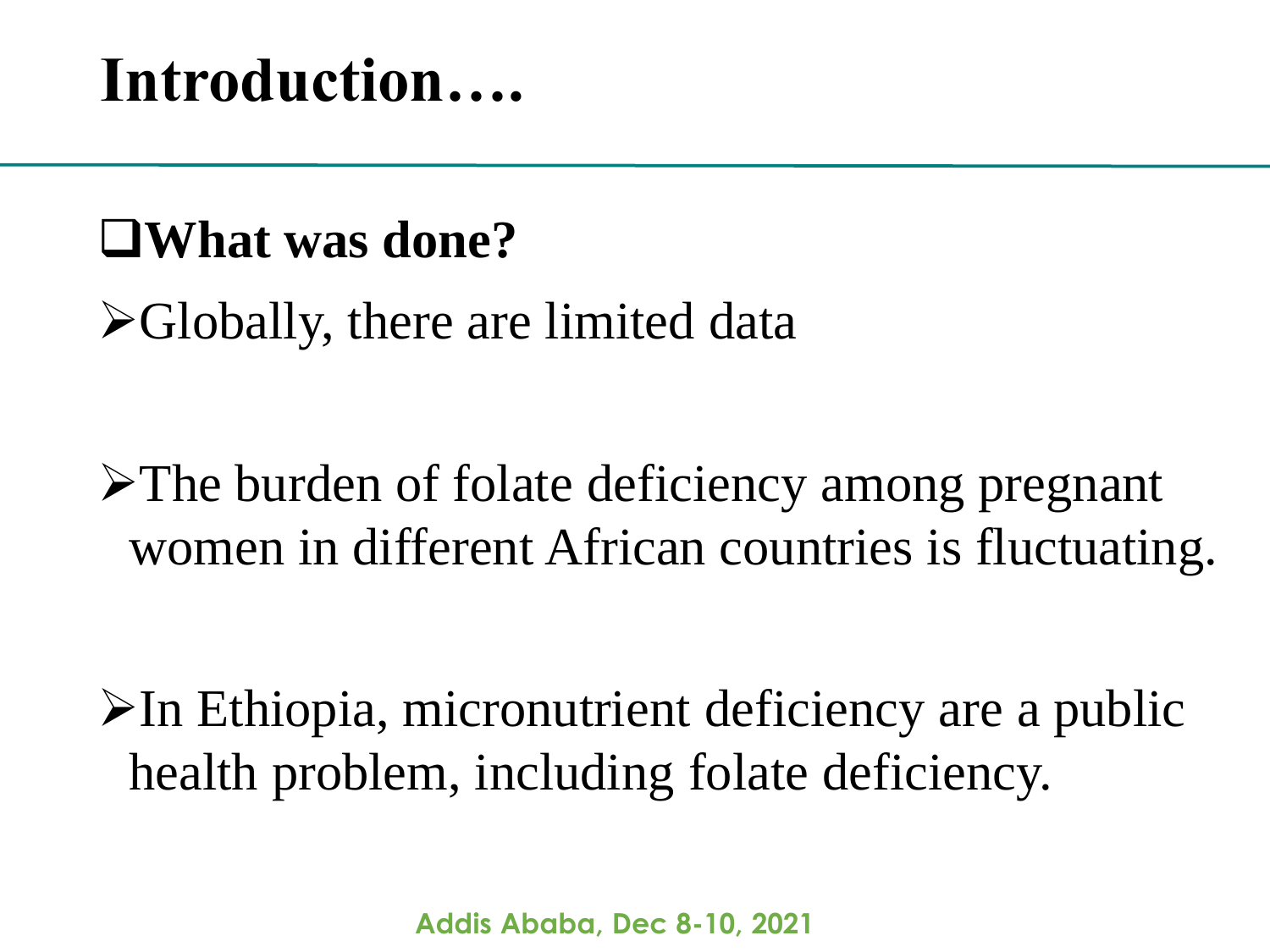#### **What where the gaps?**

- FMOH guideline of micronutrient doesn't consider folate deficiency
- Folate fortified foods are not available in foodstuffs in the country (FMOH, 2011).
- $\triangleright$ In Ethiopia to reduce the burden of micronutrient deficiency there are policies and strategies but, the studies show that there is a gap to prevent negative birth and maternal health outcomes.
- A few study done in Ethiopia is also **only hospital based.**
- However, to our knowledge, there is no research-based information regarding pregnant women's.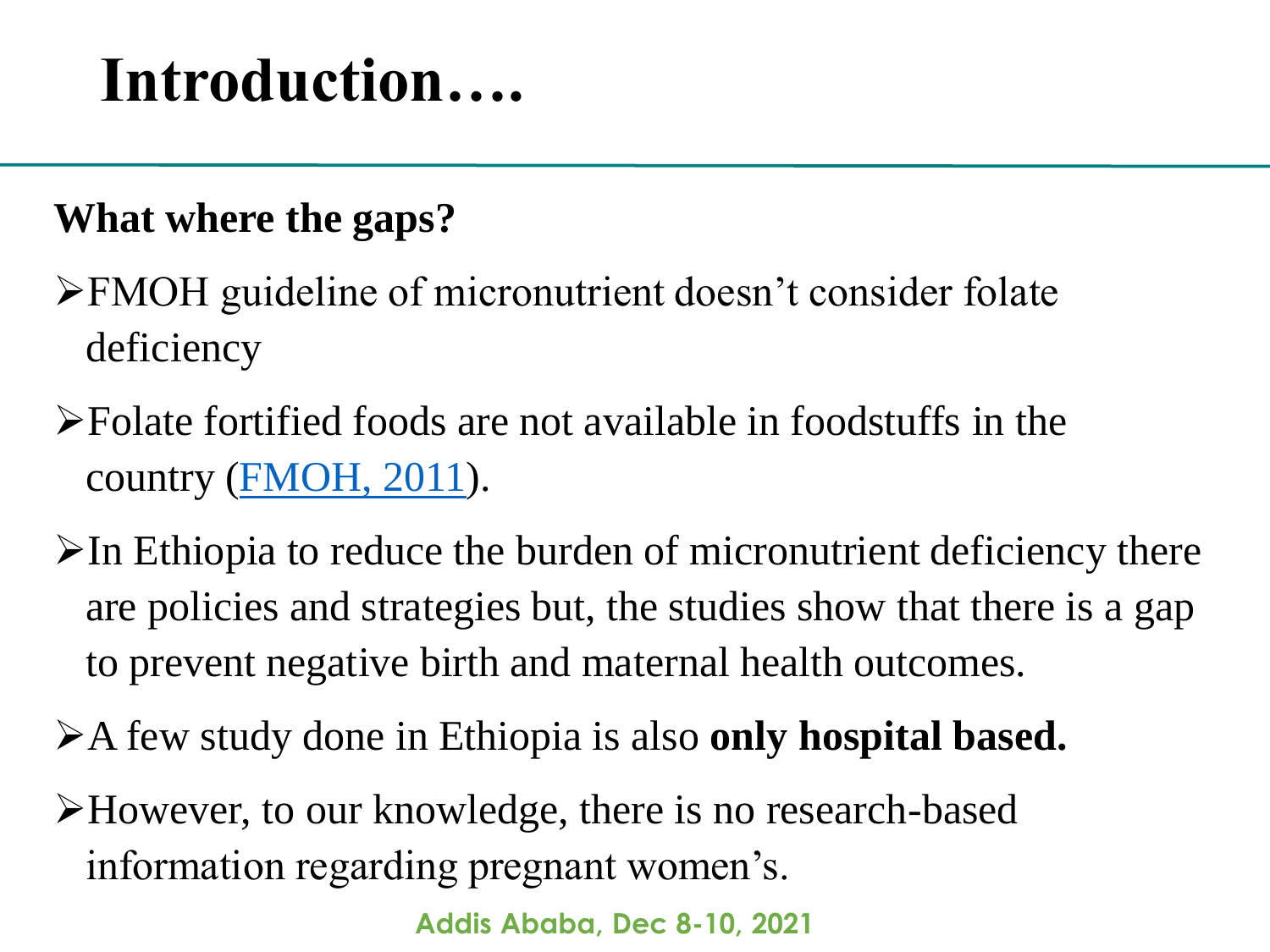- Based on the study findings, the concerned body will develop strategies:
- $\triangleright$  To bridge the knowledge gap on folate rich foods, ANC follow up and folic acid supplementation of pregnant women,
- $\triangleright$  The finding of this study is expected to be used as a reference by other researchers, governmental & NGOs.
- $\triangleright$  Overall, the findings have important implications for policy and program efforts toward improved nutritional status and treatment strategies.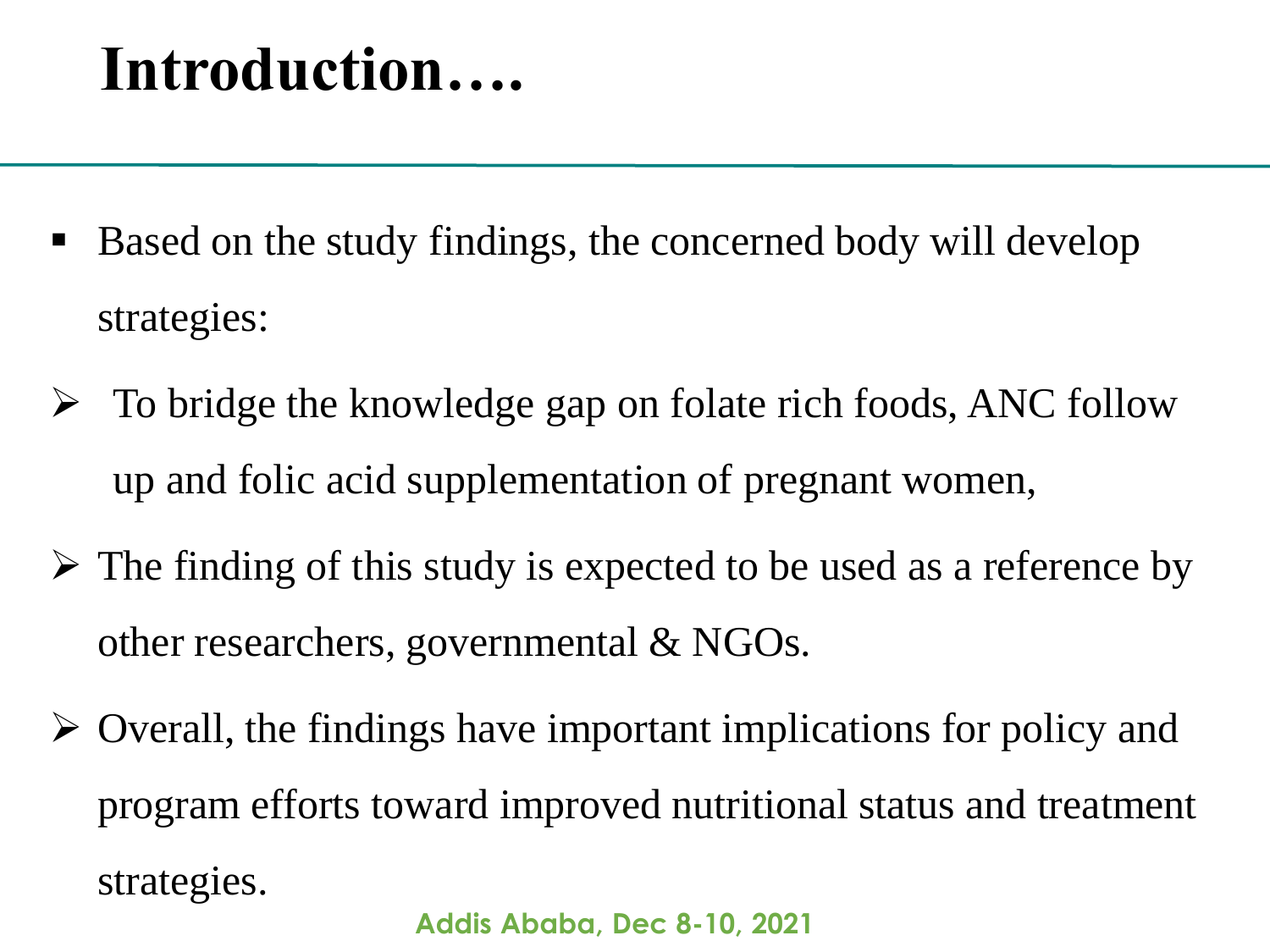# **Objectives**

#### $\triangleright$  General objective

 $\checkmark$  To assess the prevalence of folate deficiency and associated factors among pregnant women in Haramaya District, Eastern Oromiya, from January 5<sup>th</sup> February 12, 2021.

#### $\triangleright$  Specific objectives

- To determine the prevalence of folate deficiency among pregnant women.
- To assess the associated factors of folate deficiency during pregnancy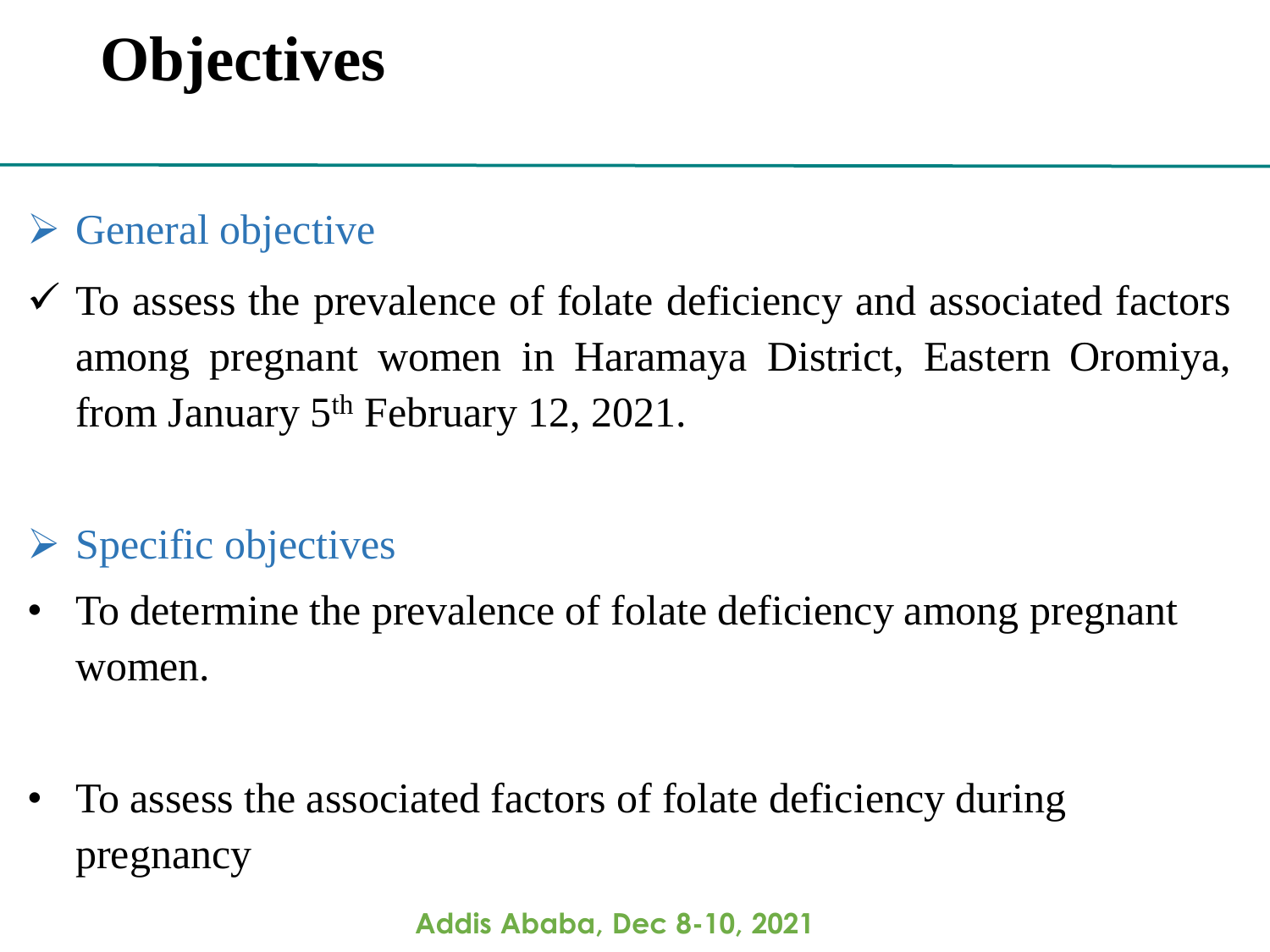# **Methods and Materials**

- The study was conducted in the Haramaya Health Demographic Surveillance and Health Research Centre (HDS-HRC), eastern Ethiopia from January 5<sup>th</sup> February 12, 2021.
- Study design: a community-based cross-sectional study
- Inclusion criteria: All pregnant women during the study period was included.
- Exclusion criteria: Those pregnant women who are on anti-diabetic, antituberculosis, anti-convulsants, anti-malaria drugs and those severely ill
- Sample size**:** 461 pregnant women who were randomly selected from 8 selected eight kebeles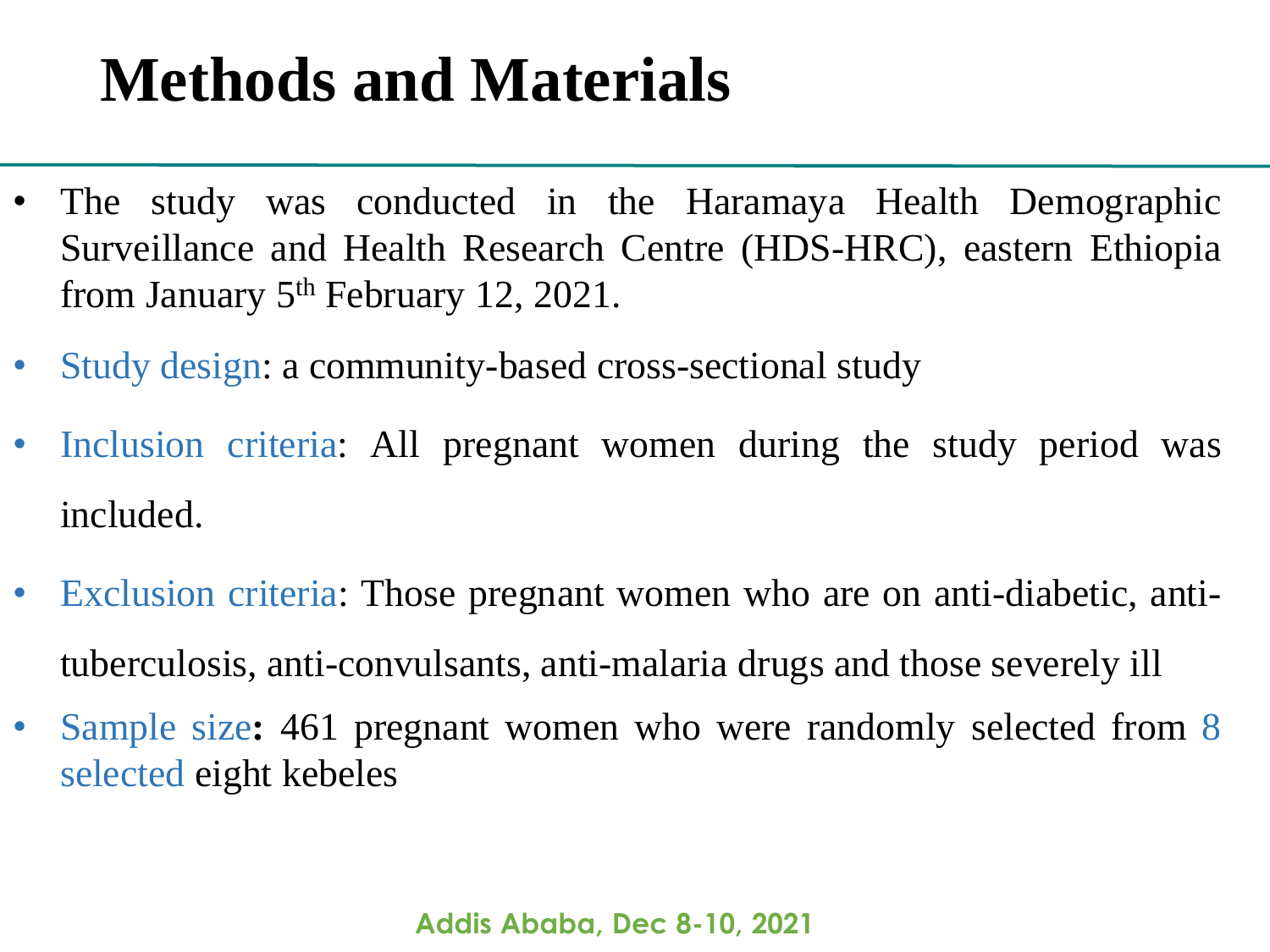# **Methods and Materials….**

- Data collection methods
	- Interview administered,
	- Anthropometric measurements
	- 5mls venous blood and were centrifuged (separation of serum)

stored frozen at -80C and transported EPHI for later

determination

– serum Folate deficient-----  $\leq$  4ng/mL or  $<$  10nmol/L.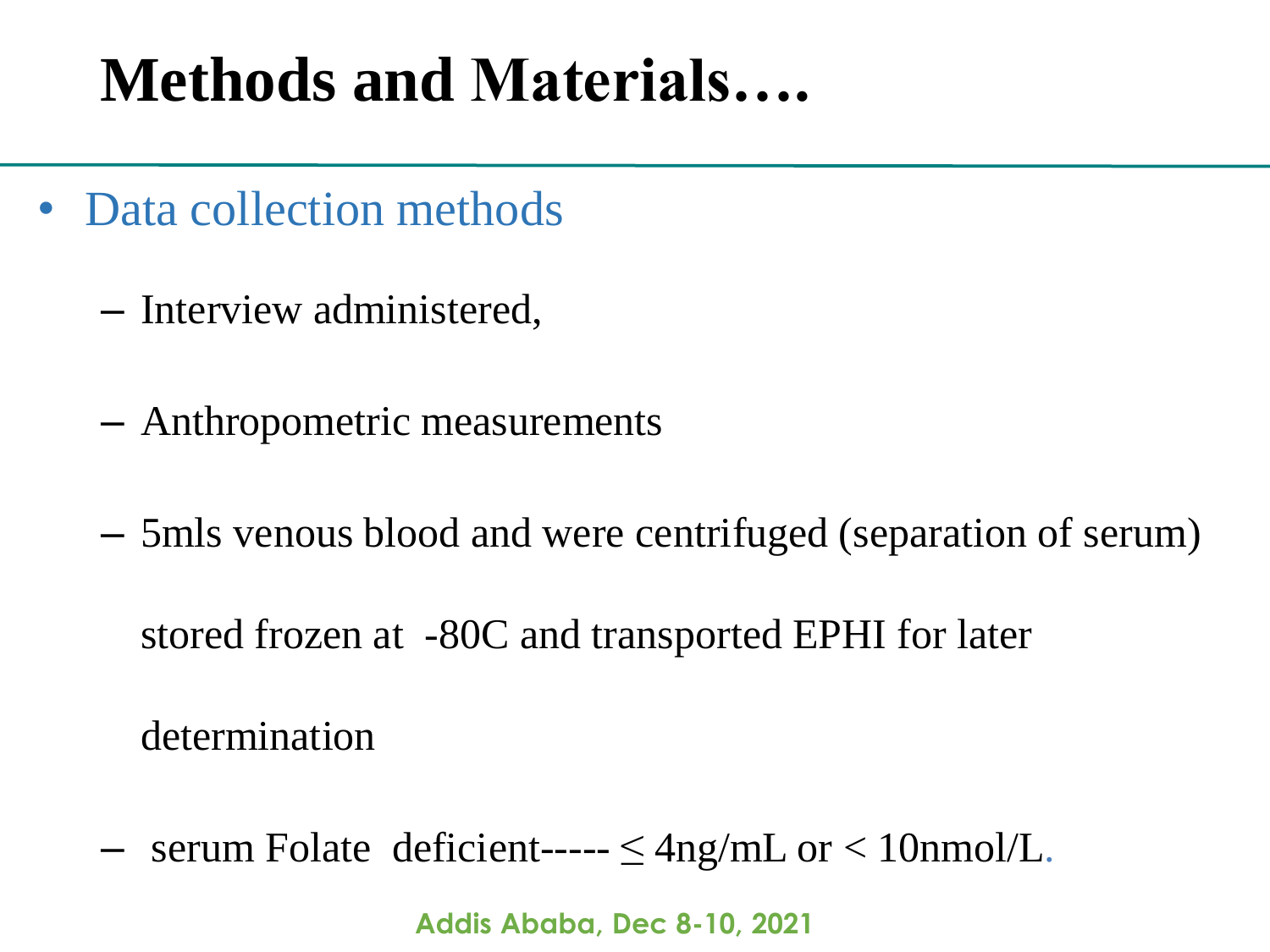# **Methods and Materials….**

- Data analysis
	- Data double entry was done
	- Binary logistic regression model was fitted to identify predictors of dependent variable
	- For multivariable analyses,
	- Ethical clearance was obtained from institutional health research ethics review committee (IHRERC) of CHMS, HU.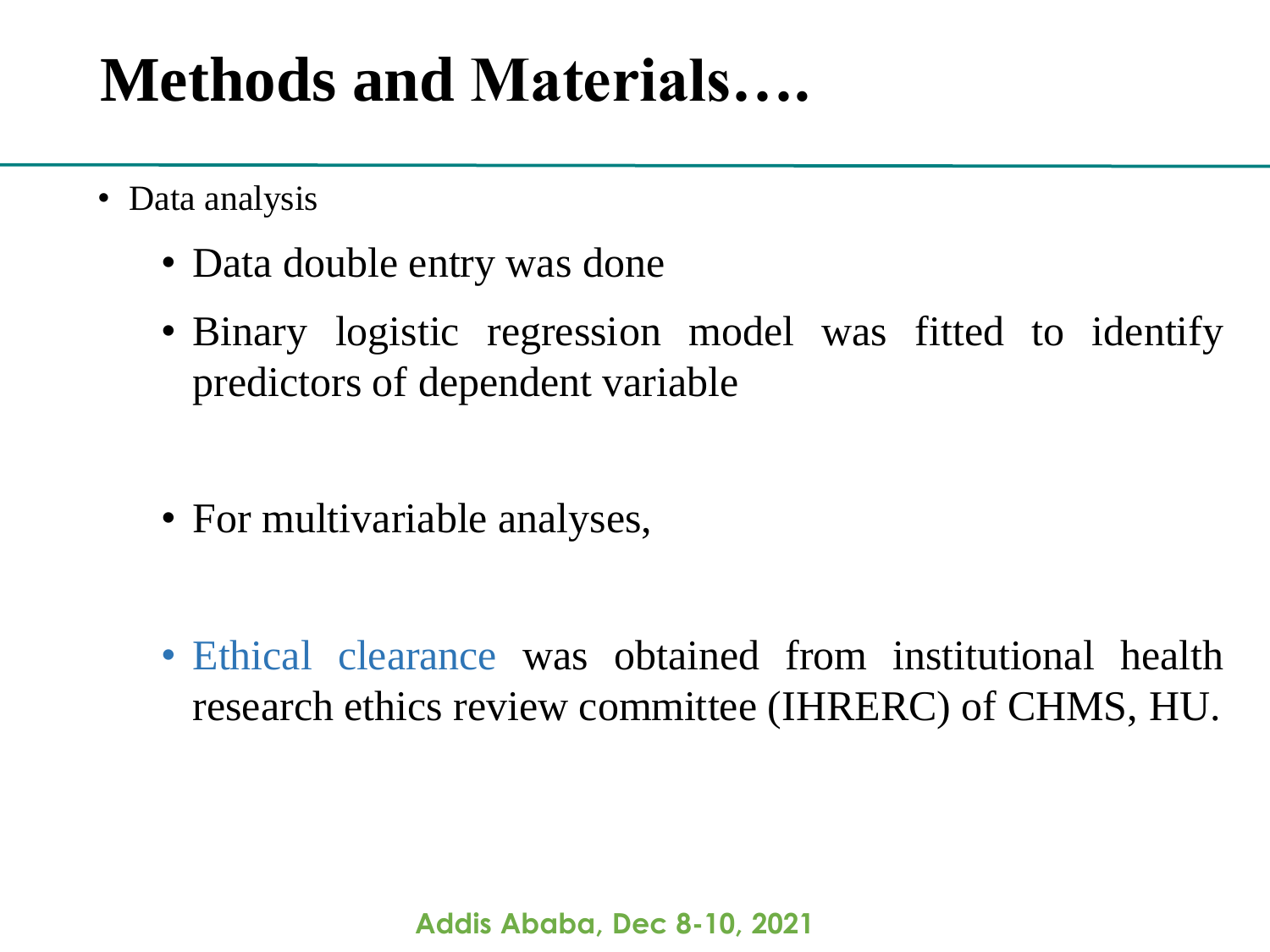### **Results**

#### **Socio-demographic characteristics of respondents**

- $\triangleright$  A total of 461, response rate were 96.75%.
- The mean age 25.70 (**±** 5.15), ranging from 16 to 36 years.
- $\geq 73.77\%$  not read or write
- $\geq 96.64\%$  housewives
- $\geq 76.46\%$  had 1-5 family size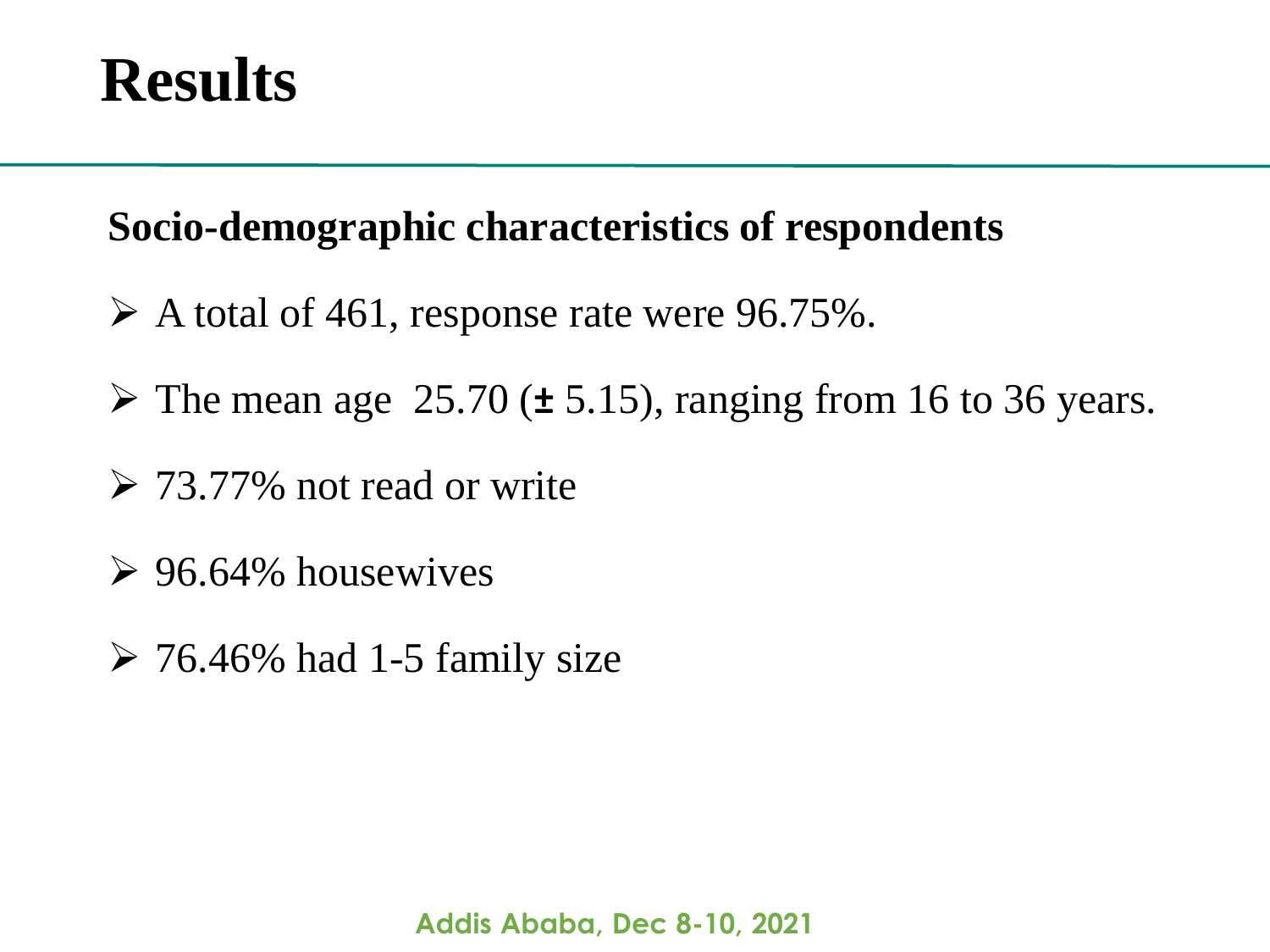## **Results….**

### Dietary Practice of respondents

- $\geq 14.8\%$  ate dark green vegetables in the last seven days
- $\geq$  29.6% adequate (DDS)
- $\geq 10.54\%$  had poor food consumption score,
- $\geq 54.26\%$  had acceptable food consumption score.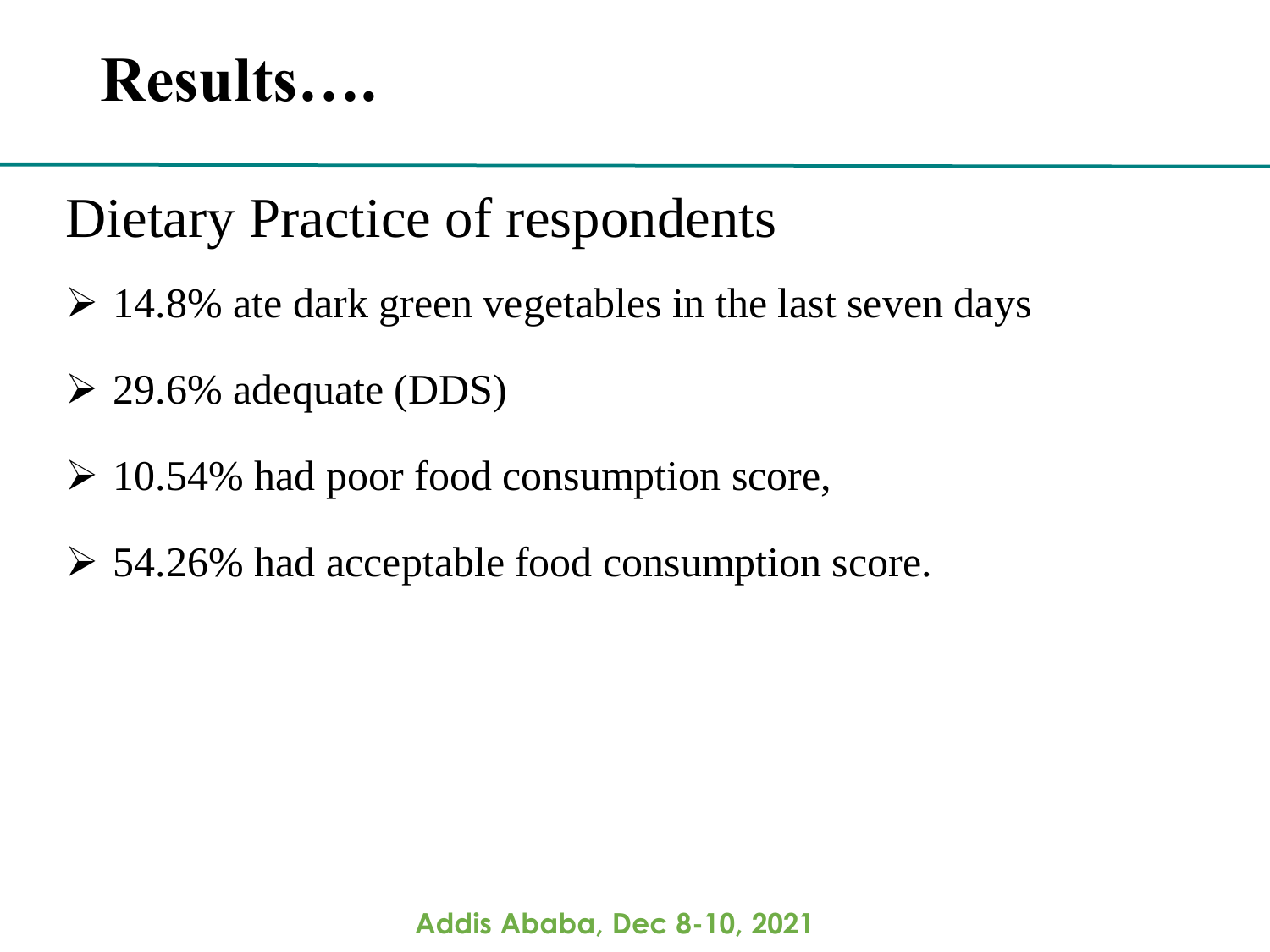

#### **Anthropometric and Biomarker status of respondents**

- $\geq 52.91\%$  were iron deficient
- $\geq 45.96\%$  were anemic
- 28.03% were iron deficient anemic.
- $\geq$  47.98% were under nutrition (MUAC <23CM).
- $\triangleright$  The prevalence of folate deficiency was 49.33%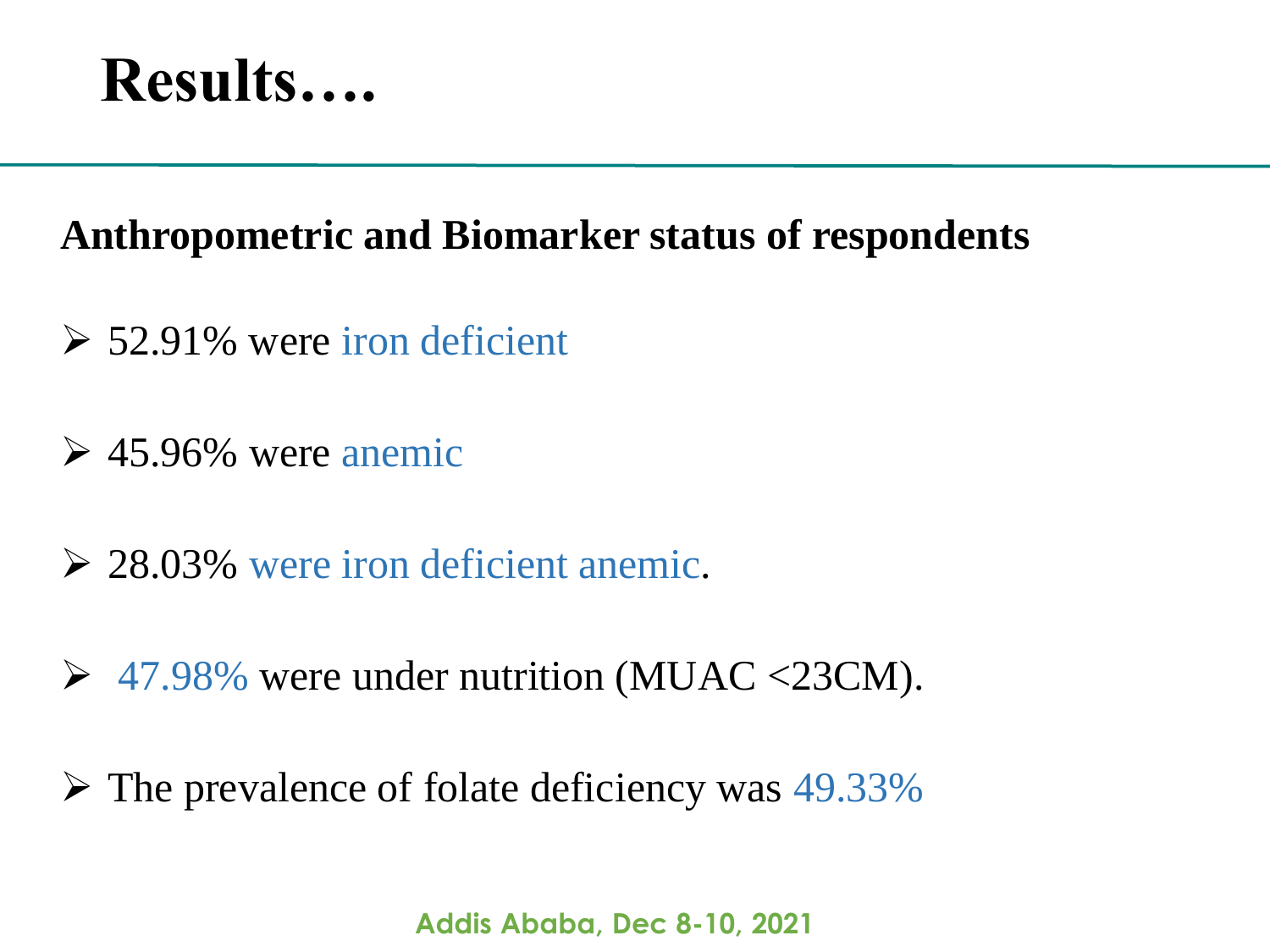### **Results….**

Factors associated with Folate deficiency among pregnant women in Haramaya district

| Variables                             |                | Folate status    |             |                    |                  |                |
|---------------------------------------|----------------|------------------|-------------|--------------------|------------------|----------------|
|                                       |                | deficiency       | Normal      | <b>COR (95%CI)</b> | AOR (95%CI)      | P-value        |
|                                       |                | $(n=220)$        | $(n=226)$   |                    |                  |                |
| Knowledge of folate rich food         |                |                  |             |                    |                  |                |
|                                       |                | No 210 (95.45)   | 198(87.61)  | $\mathbf{1}$       | $\mathbf{1}$     |                |
|                                       |                | Yes $10(4.55)$   | 28(28.10)   | 0.34(0.16, 0.71)   | 0.34(0.15, 0.76) | $0.008*$       |
| Benefit of folic acid supplementation |                |                  |             |                    |                  |                |
|                                       |                | No 172(78.18)    | 153(71.24)  | $\mathbf{1}$       | $\mathbf{1}$     |                |
|                                       |                | Yes $48(21.82)$  | 73 (28.76)  | 0.58(0.38, 0.89)   | 0.71(0.42, 1.22) | 0.223          |
| <b>IDA</b>                            |                |                  |             |                    |                  |                |
|                                       | N <sub>o</sub> | 135 (61.36)      | 186(82.30)  | $\mathbf{1}$       | $\mathbf{1}$     |                |
|                                       |                | Yes $85(38.64)$  | 40(17.70)   | 2.92(1.89, 4.53)   | 2.92(1.84, 4.63) | $\leq 0.001**$ |
| Meal frequency                        |                |                  |             |                    |                  |                |
|                                       |                | $< 4$ 168(76.36) | 161 (71.24) | $\mathbf{1}$       | $\mathbf{1}$     |                |
|                                       |                | $>=4$ 52(23.64)  | 65(28.76)   | 0.76(0.50, 1.17)   | 0.71(0.42, 1.22) | 0.726          |
| <b>IFAS</b>                           |                |                  |             |                    |                  |                |
|                                       | N <sub>o</sub> | 167(75.91)       | 136(60.18)  | $\mathbf{1}$       | $\mathbf{1}$     |                |
|                                       | Yes            | 53 (24.09)       | 90(39.82)   | 0.48(0.32, 0.72)   | 0.57(0.36, 0.89) | $0.014*$       |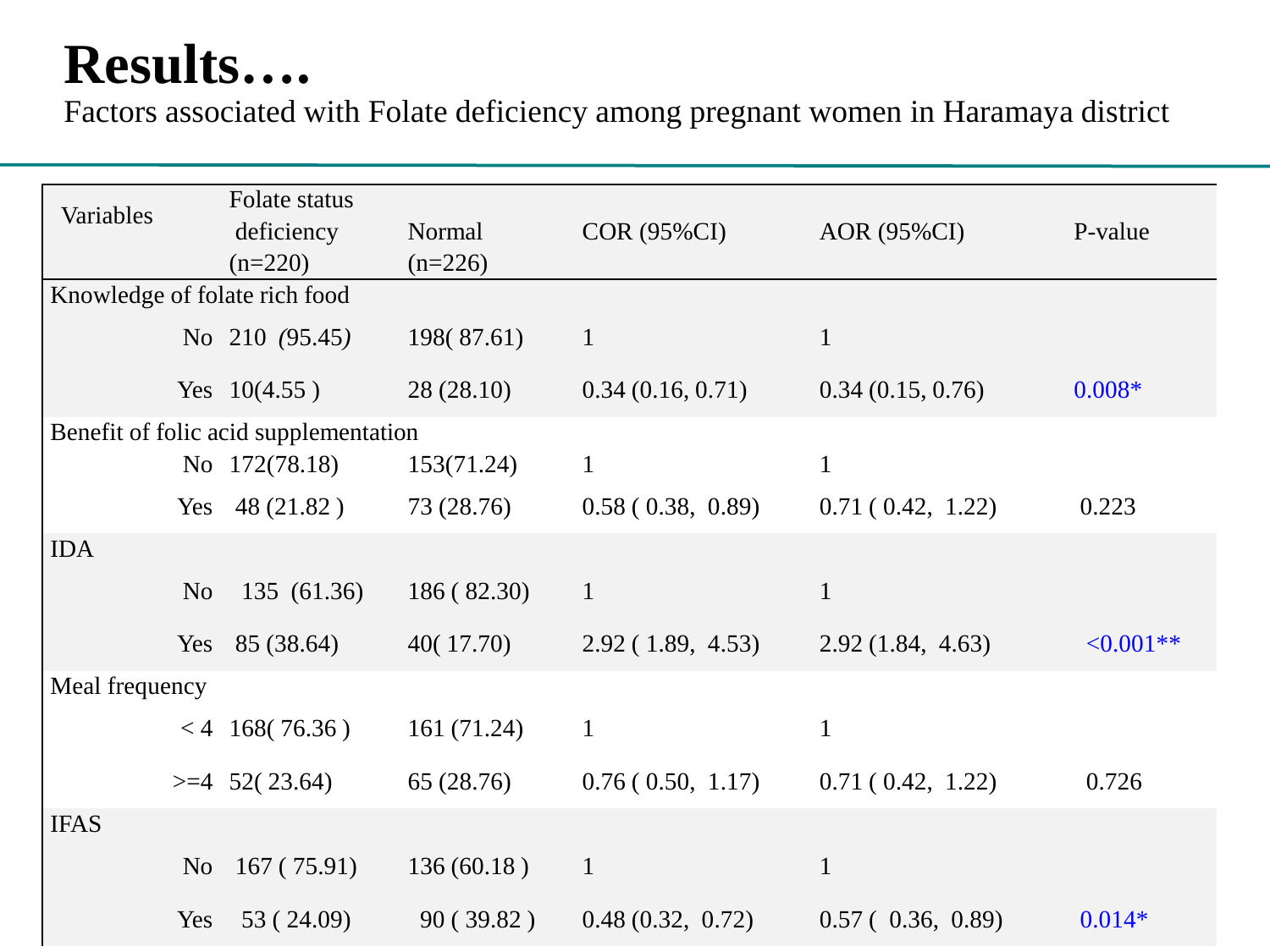## **Discussion**

| N<br>$\mathbf{0}$ . | <b>Finding of</b><br>this study                                                            | <b>Previous comparable studies</b>                                                                                                                                                                                                                                                                                   | <b>Possible justification</b>                                                                                                                                                                     |
|---------------------|--------------------------------------------------------------------------------------------|----------------------------------------------------------------------------------------------------------------------------------------------------------------------------------------------------------------------------------------------------------------------------------------------------------------------|---------------------------------------------------------------------------------------------------------------------------------------------------------------------------------------------------|
| $\vert 1 \vert$     | Prevalence of<br>folate<br>deficiency<br>was 49.33%<br>(95% CI:<br>$44.59 -$<br>$54.07$ ). | Comparatively higher than in<br>• Niger at $44.3\%$<br>• Kenya $0.8\%$<br>Ethiopia 26.9%<br>Lower than studies conducted in<br><b>Sudan 57.7% (Ishraga I. et al., 2009)</b><br>Senegal 54.3% (Ndiaye et al., 2018).<br>Ethiopia, 46% of women of<br>reproductive age had folate deficiency<br>(Haidar et al., 2010), | The variation may be<br>due to the study setting,<br>study area, design, study<br>population, life style,<br>differences of the cutoff<br>point, and application of<br>interventional strategies. |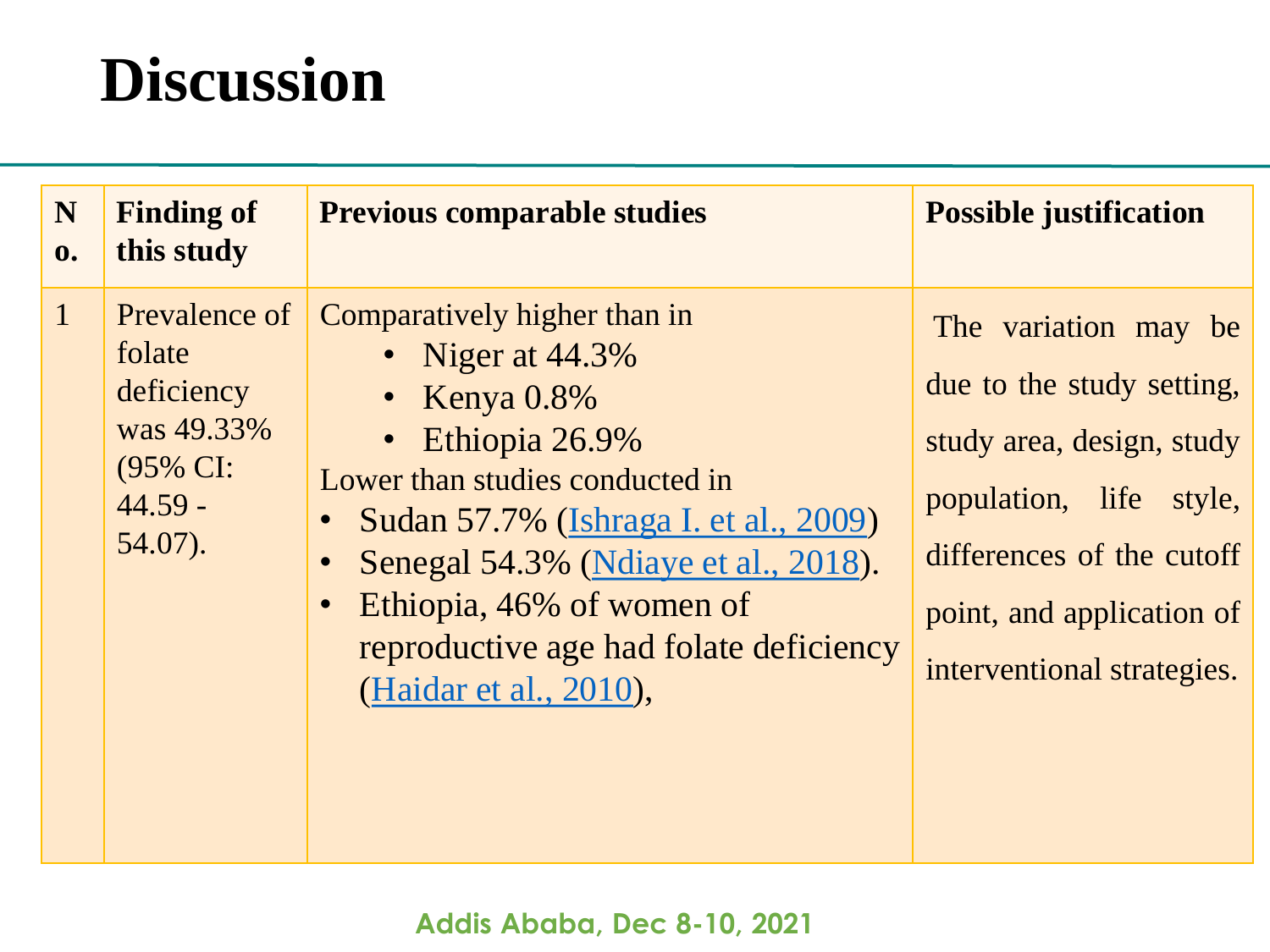# **Discussion….**

| N<br>0.        | <b>Finding of this</b><br>study                                                                  | <b>Previous comparable</b><br><b>studies</b>                                                                                        | <b>Possible justification</b>                                                                                                                                                                                                                                        |
|----------------|--------------------------------------------------------------------------------------------------|-------------------------------------------------------------------------------------------------------------------------------------|----------------------------------------------------------------------------------------------------------------------------------------------------------------------------------------------------------------------------------------------------------------------|
| $\overline{2}$ | Iron deficiency<br>anemia<br>$(AOR=2.92,$<br>95%CI: 1.84-<br>$4.63, P=0.001$                     | Supported by study in<br>Ethiopia (Haidar, 2010)<br>and In Sudan (Ishraga I. et<br>al., 2009)                                       | It is well known that both folate and<br>iron deficiencies can cause anemia<br>and that concurrent iron and folate<br>deficiency are frequently noted with<br>anemia, particularly in pregnancy<br>when an increased folate demand can<br>lead to folate deficiency. |
| $\overline{3}$ | Perceived<br>knowledge of<br>folate rich food<br>$(AOR=0.34,$<br>95%CI: 0.15-<br>$0.76, P=0.008$ | consistent with a study<br>conducted in Addis<br>Ababa, Ethiopia (Adela,<br>$2018$ ) & in nine region of<br>Ethiopia (Haidar, 2010) | This indicates that there is a lower risk<br>of folate deficiency among women<br>with good knowledge of folate rich<br>foods during pregnancy.                                                                                                                       |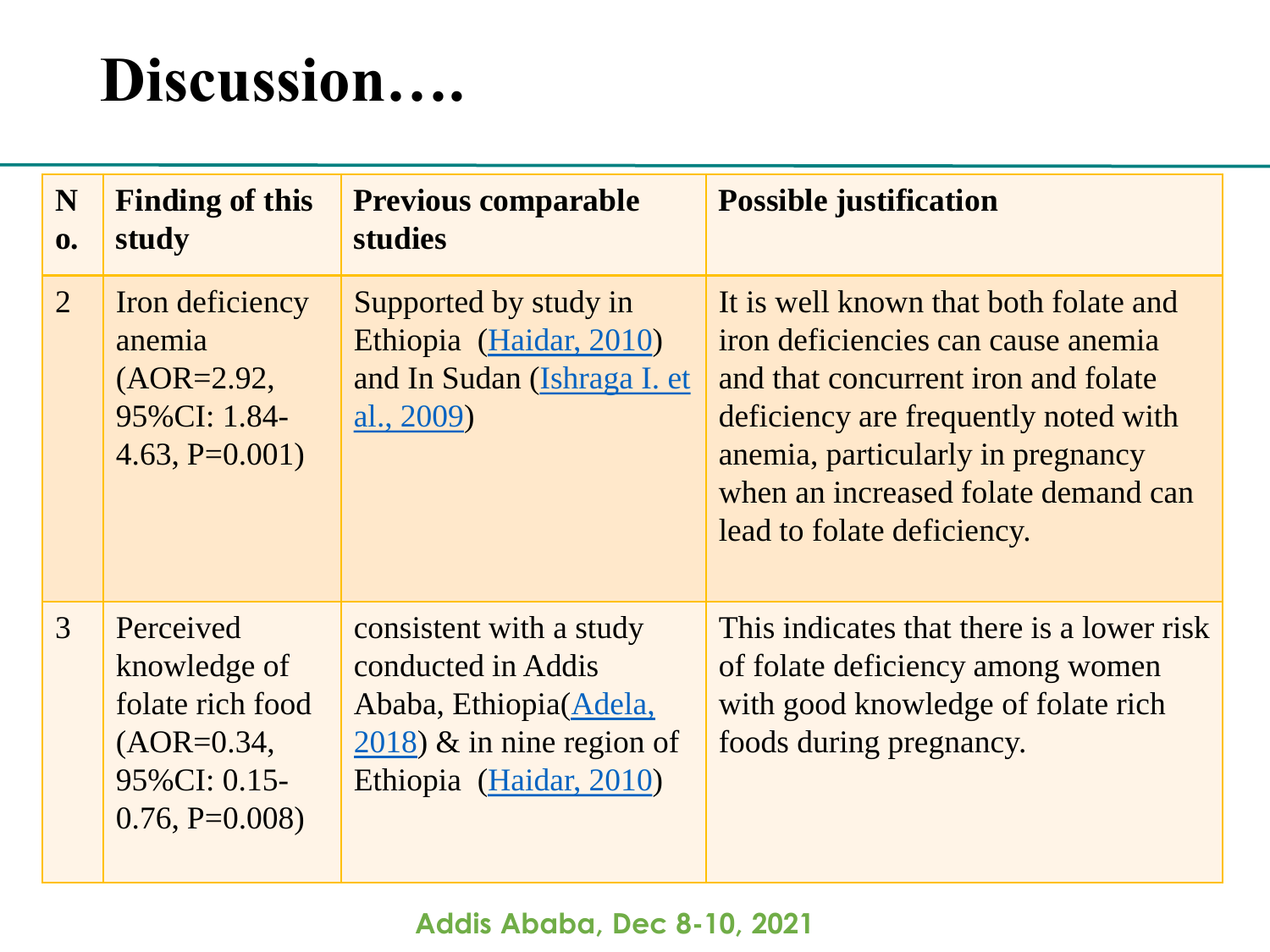## **Discussion….**

| N              | <b>Finding of</b>                                                                                    | <b>Previous comparable</b>                                                                                           | <b>Possible justification</b>                                                                                                                                                                                                                                                                                                                                                            |
|----------------|------------------------------------------------------------------------------------------------------|----------------------------------------------------------------------------------------------------------------------|------------------------------------------------------------------------------------------------------------------------------------------------------------------------------------------------------------------------------------------------------------------------------------------------------------------------------------------------------------------------------------------|
| 0.             | this study                                                                                           | <b>studies</b>                                                                                                       |                                                                                                                                                                                                                                                                                                                                                                                          |
| $\overline{4}$ | Iron folic acid<br>supplementati<br><b>on</b><br>$(AOR=0.57,$<br>95% CI: 0.36-<br>0.89,<br>$P=0.014$ | This result was in<br>agreement with the<br>reports of study from<br>southern of<br>Ethiopia(Yoseph et al.,<br>2021) | The folic acid requirement in<br>non-pregnant women is 50-100<br>ug per day but this increases<br>during pregnancy to as much as<br>400 µg per day. So, this finding<br>was also highlighted that the<br>importance of folic acid<br>supplementation and other<br>intervention during pregnancy<br>mostly at first three months of<br>conception for prevention of<br>NTD <sub>s</sub> . |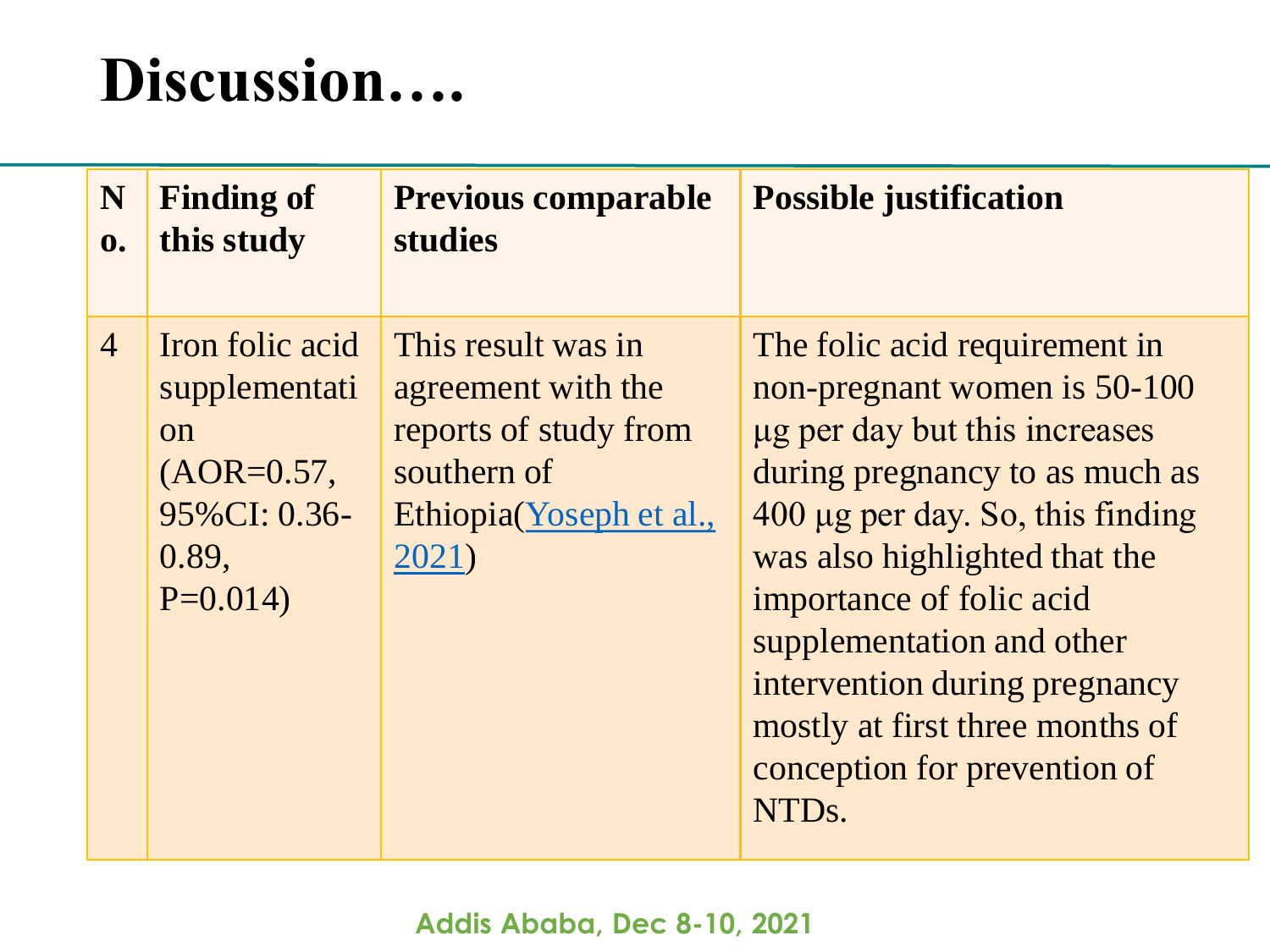# **Limitations of the study**

- Since this was a cross-sectional study design, it does not show risk factors in detail
- There is likely some recall bias since the study participants needed to recall all consumed food groups in the past seven days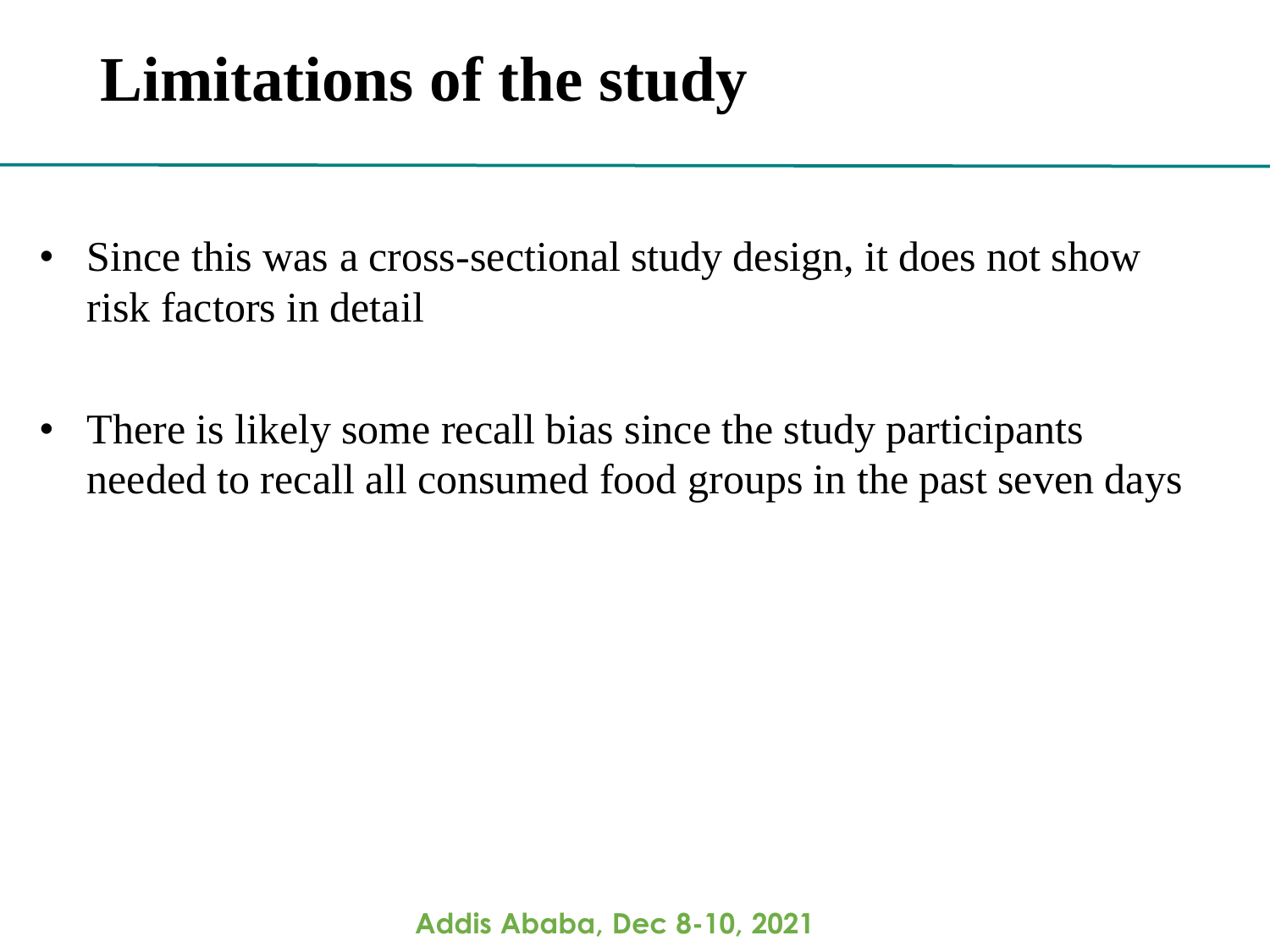### **Conclusion**

- This study findings have shown the prevalence of folate deficiency among pregnant women was high.
- Therefore, it is important the nutrition education and counselling should be intensified to ensuring iron and folic acid supplementation be given during pregnancy.
- This will enhance dietary practice compliance to iron and folic acid supplementation and positively affect the folate status of women during pregnancy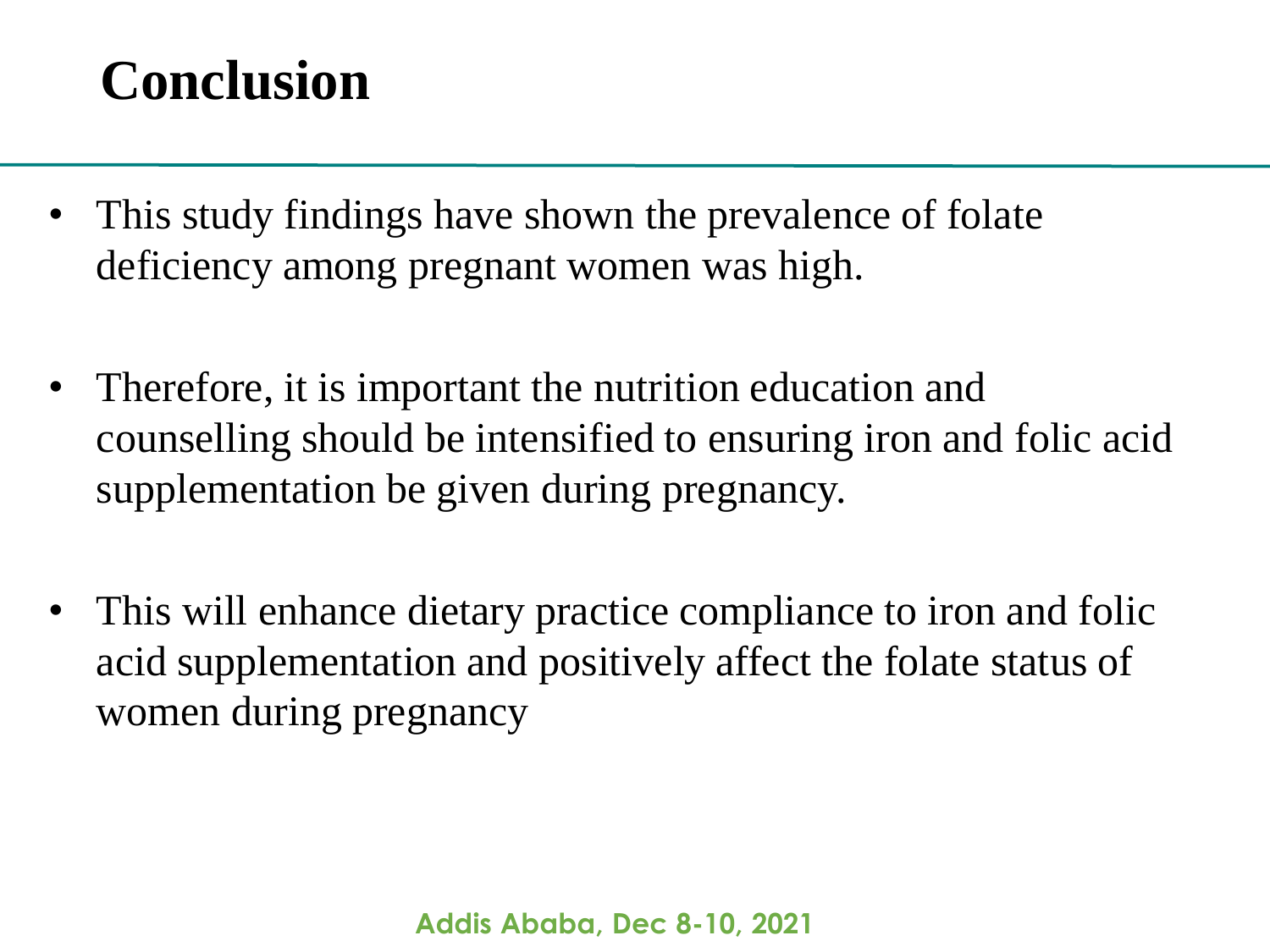### **Recommendation**

**Woreda & Zonal Health Department, ORHB, MOH and NGO**s

- Provision of comprehensive and routine nutritional assessments and counseling service (BCC)
- Strengthening/promoting maternal nutrition, including adequate intake of diversified foods
- Iron and folic acid supplementation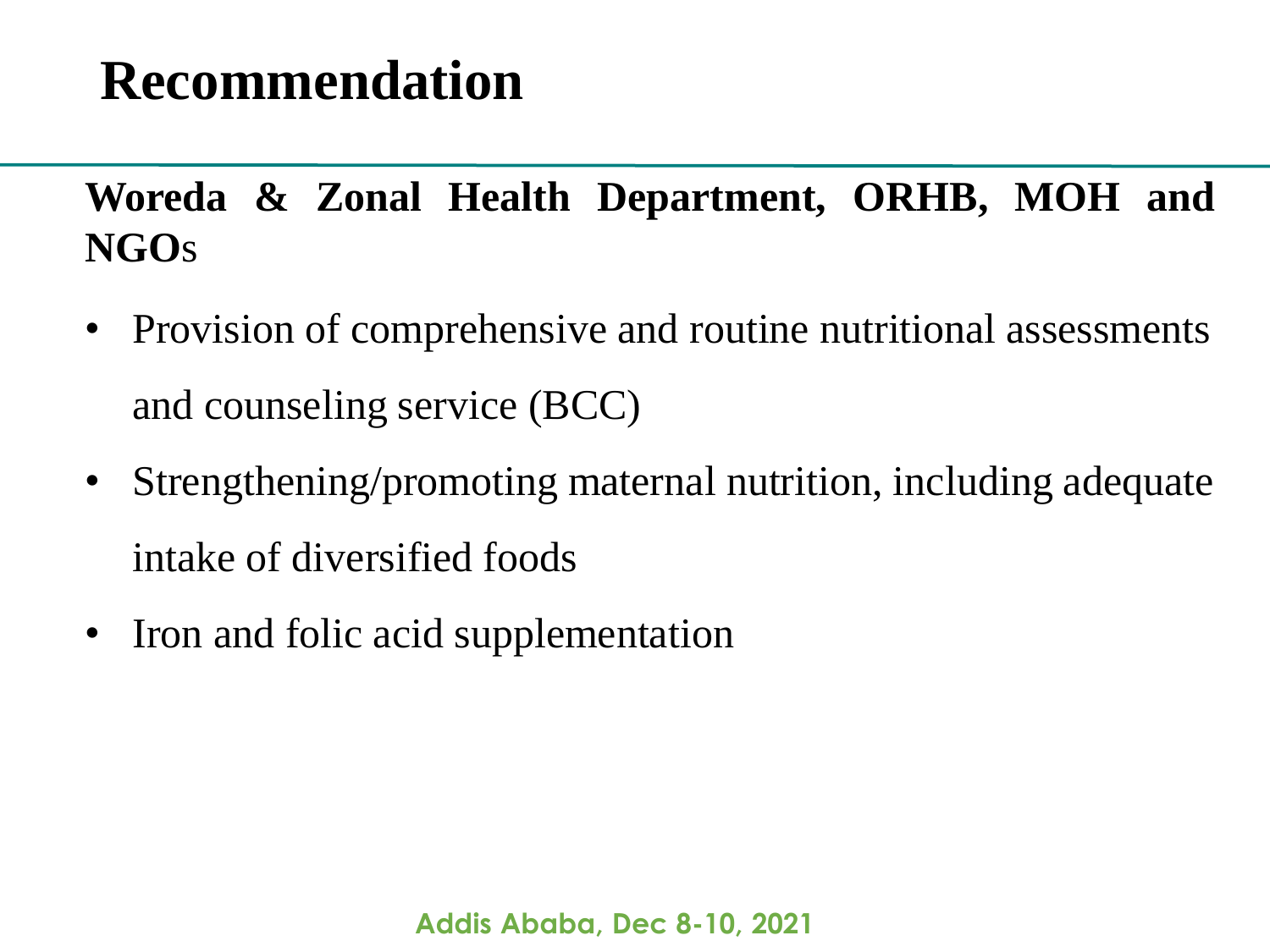### **Recommendation….**

#### **Policy Makers**

Emphasis the need for sustainable folate intake through dietary diversification and appropriate public health interventions, such as supplementation during the periconceptional period and food fortification

#### **Researchers**

**Addis Ababa, Dec 8-10, 2021** Further studies need to be conducted on large sample size and at different agro ecological zones to see the effect of folate deficiency on neural tube defect, and other birth outcomes and also to see the effects of IFAS in reducing folate deficiency.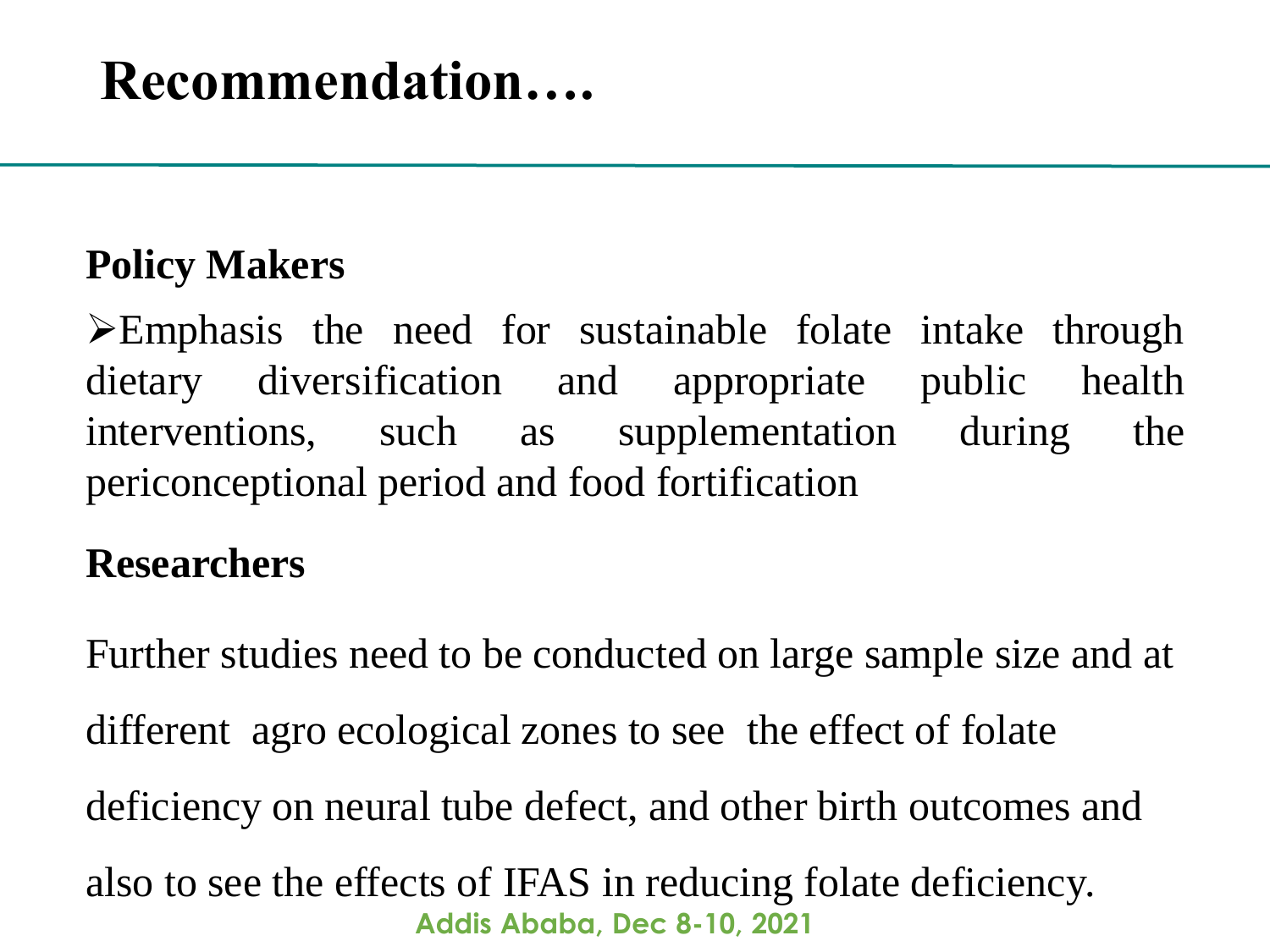### **Acknowledgement**

- $\rightarrow$  My grateful gratitude and respect go to my advisors
- $\checkmark$  Dr. Kedir Teji (Ph.D) and Mr. Hirbo Shore for their constructive comments.
- $\checkmark$  Dr. Tara Wilfong to her personal support by advising and suggesting my activity
- $\checkmark$  HU for giving me the opportunity to investigate this thesis.
- $\checkmark$  EPHI for their commitment and supports.
- $\checkmark$  All my friends for their great help and encouragement.
- $\checkmark$  My family for their encouragement and thought me to be the person I am now.
- $\checkmark$  Study participants and data collectors
- Haramaya woreda Health office